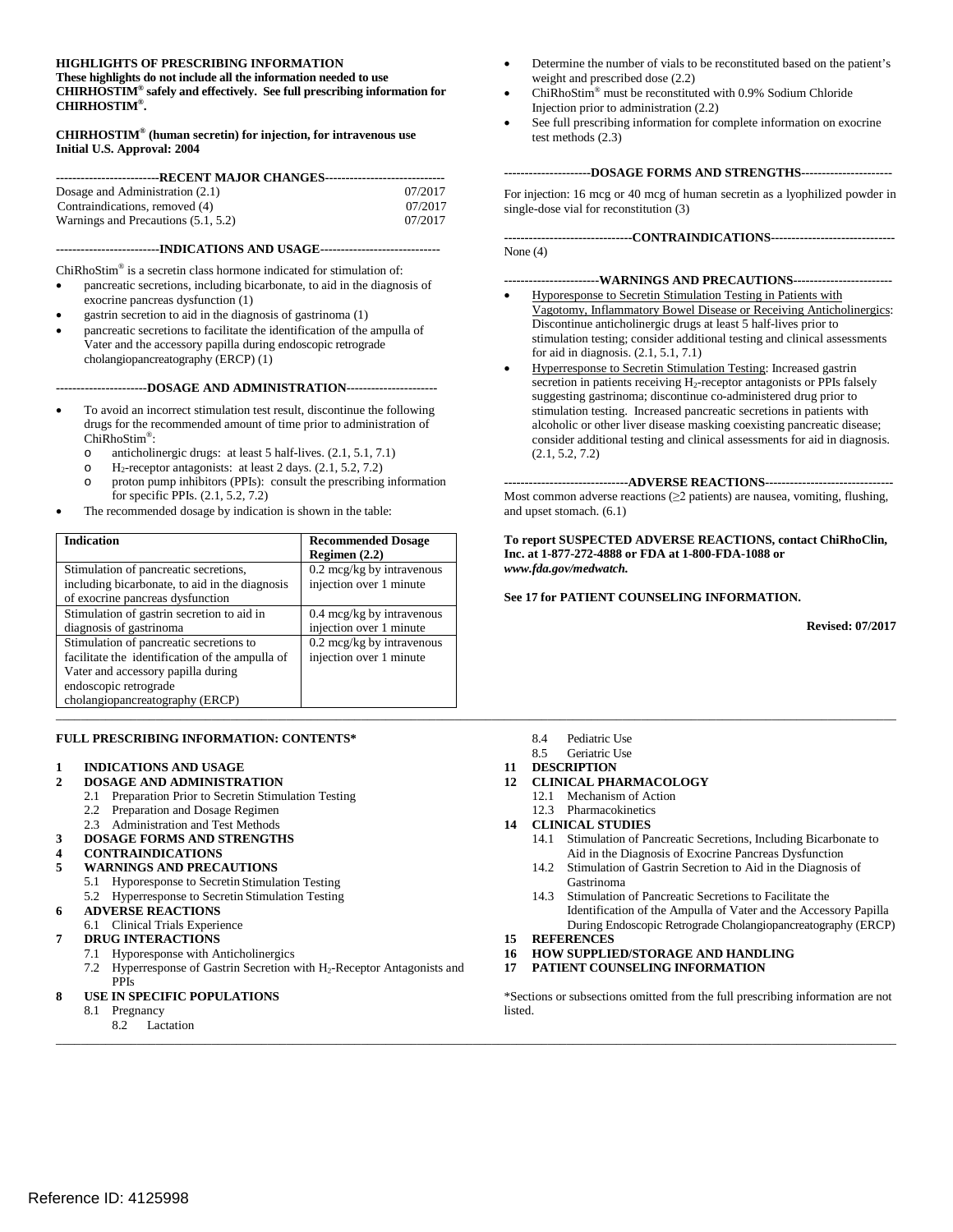# **FULL PRESCRIBING INFORMATION**

#### **1 INDICATIONS AND USAGE**

ChiRhoStim® is indicated for the stimulation of:

- pancreatic secretions, including bicarbonate, to aid in the diagnosis of pancreatic exocrine dysfunction.
- gastrin secretion to aid in the diagnosis of gastrinoma, and
- pancreatic secretions to facilitate the identification of the ampulla of Vater and accessory papilla during endoscopic retrograde cholangiopancreatography (ERCP).

#### **2 DOSAGE AND ADMINISTRATION**

#### **2.1 Preparation Prior to Secretin Stimulation Testing**

#### Discontinue Interacting Drugs

To avoid an incorrect stimulation test result, discontinue the following drugs prior to administration of ChiRhoStim®:

- anticholinergic drugs: at least 5 half-lives prior to testing *[see Warnings and Precautions (5.1), Drug Interactions (7.1)].*
- H2-receptor antagonists: at least 2 days prior to testing *[see Warnings and Precautions (5.2), Drug Interactions (7.2)]*.
- proton pump inhibitors (PPIs): *C*onsult the prescribing information for specific PPIs *[see Warnings and Precautions (5.2), Drug Interactions (7.2)].*

#### **2.2 Preparation and Dosage Regimen**

The recommended dosage regimen of ChiRhoStim<sup>®</sup> by indication is shown below in Table 1.

| <b>Indication</b>                                       | <b>Recommended Dosage Regimen</b>                           |
|---------------------------------------------------------|-------------------------------------------------------------|
| Stimulation of pancreatic secretions, including         | $0.2 \text{~mag/kg}$ by intravenous injection over 1 minute |
| bicarbonate, to aid in the diagnosis of exocrine        |                                                             |
| pancreas dysfunction                                    |                                                             |
| Stimulation of gastrin secretion to aid in diagnosis of | $0.4 \text{~mag/kg}$ by intravenous injection over 1 minute |
| gastrinoma                                              |                                                             |
| Stimulation of pancreatic secretions to facilitate the  | $0.2 \text{~mag/kg}$ by intravenous injection over 1 minute |
| identification of the ampulla of Vater and accessory    |                                                             |
| papilla during endoscopic retrograde                    |                                                             |
| cholangiopancreatography (ERCP)                         |                                                             |

#### **TABLE 1: Dosage by Indication**

Preparation of Recommended Dosage

- ChiRhoStim® is a lyophilized powder, which requires reconstitution prior to intravenous administration.
- Determine the number of vials needed for the prescribed dosage based on the patient's weight and recommended dosage. Follow these steps to determine the patient dose:
	- o Total dose  $(mcg)$  = patient's weight (kg) x prescribed dose  $(mcg/kg)$ .
	- $\circ$  Total injection volume (mL) = total dose (mcg) divided by the concentration of the reconstituted solution (2 mcg/mL).
	- o Round the total injection volume to the nearest tenth of a mL.
	- $\circ$  Total number of vials = total injection volume divided by the vial volume (8 mL).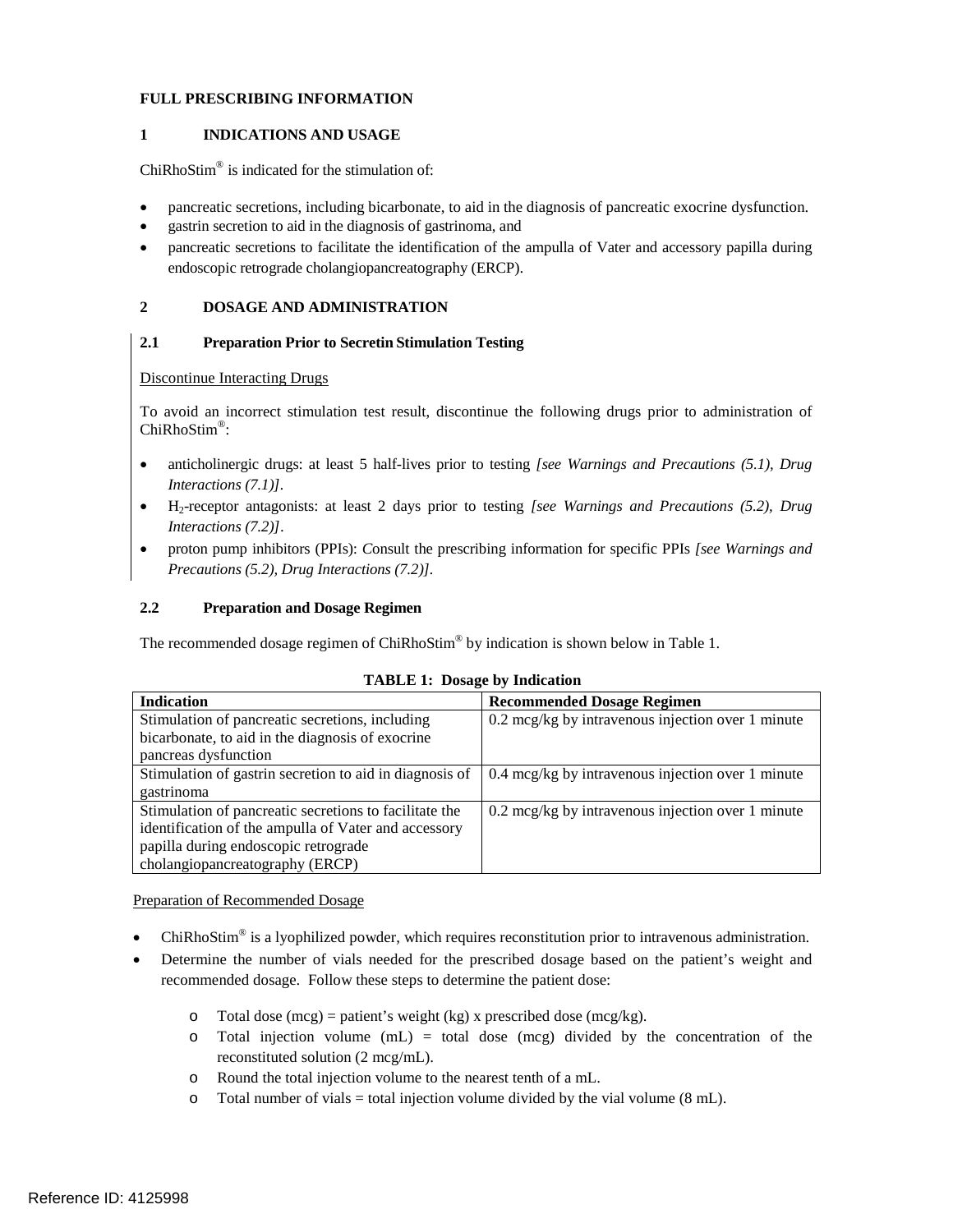- To reconstitute one 16 mcg vial:
	- o Dissolve the contents of the ChiRhoStim® 16 mcg vial in 8 mL of 0.9% Sodium Chloride Injection, USP, to yield a concentration of 2 mcg/mL.
	- o Shake vigorously to ensure dissolution.
	- o Inspect the reconstituted solution visually for particulate matter and discoloration prior to administration. If particulate matter or discoloration is seen, discard the reconstituted solution.
- To reconstitute one 40 mcg vial:
	- o Dissolve the contents of the ChiRhoStim® 40 mcg vial in 10 mL of 0.9% Sodium Chloride Injection, USP, to yield a concentration of 4 mcg/mL.
	- o Shake vigorously to ensure dissolution.
	- o Inspect the reconstituted solution visually for particulate matter and discoloration prior to administration. If particulate matter or discoloration is seen, discard the reconstituted solution.
- Repeat steps above to reconstitute additional vials, as needed, to administer the total dose.
- Use immediately after reconstitution and discard any unused portion.

# **2.3 Administration and Test Methods**

Stimulation testing with ChiRhoStim® should only be performed by physicians with sufficient expertise. Ensure that the institution has established normative ranges for pancreatic exocrine response.

Stimulation of Pancreatic Secretions, including Bicarbonate, to Aid in the Diagnosis of Exocrine Pancreas Dysfunction:

Preparation:

Instruct patients to fast for at least 12 to 15 hours prior to beginning the test.

Sample Collection: [performed using either the gastroduodenal/Dreiling tube (fluoroscopic) or endoscopic collection method]

- *Gastroduodenal (Dreiling) Tube Collection Method*
	- o Pass a radiopaque, double-lumen gastroduodenal tube through the mouth using a guidewire.
	- o Under fluoroscopic guidance, place the opening of the proximal lumen in the gastric antrum and the opening of the distal lumen beyond the ampulla of Vater. Confirm the tube positioning and secure the tube.
	- o Connect both the proximal (gastric) and distal (duodenal) lumens to low intermittent suction, and apply negative pressure of 25 to 40 mmHg to both lumens.
	- o Collect a sample of the duodenal contents and check the pH of the aspirate to verify tube position. Proceed to next step if the duodenal aspirate has a pH of 6 or higher. If the pH is less than 6, reposition the tube.
	- o Collect a baseline sample of duodenal fluid for a 15-minute period.
	- o Administer ChiRhoStim<sup>®</sup> at a dose of 0.2 mcg/kg body weight intravenously over 1 minute *[see Dosage and Administration (2.2)]*. For the 60-minute period following the injection, collect four consecutive 15-minute samples of duodenal fluid. Clear the duodenal lumen of the tube with an injection of air after each 15-minute sample collection. Note that wide variation in aspirate volumes is indicative of incomplete aspiration between samples.
- *Endoscopic Collection Method: Endoscopic Pancreatic Function Test (ePFT)*
	- o Administer a topical anesthetic spray to the posterior pharynx and place a bite block in the mouth.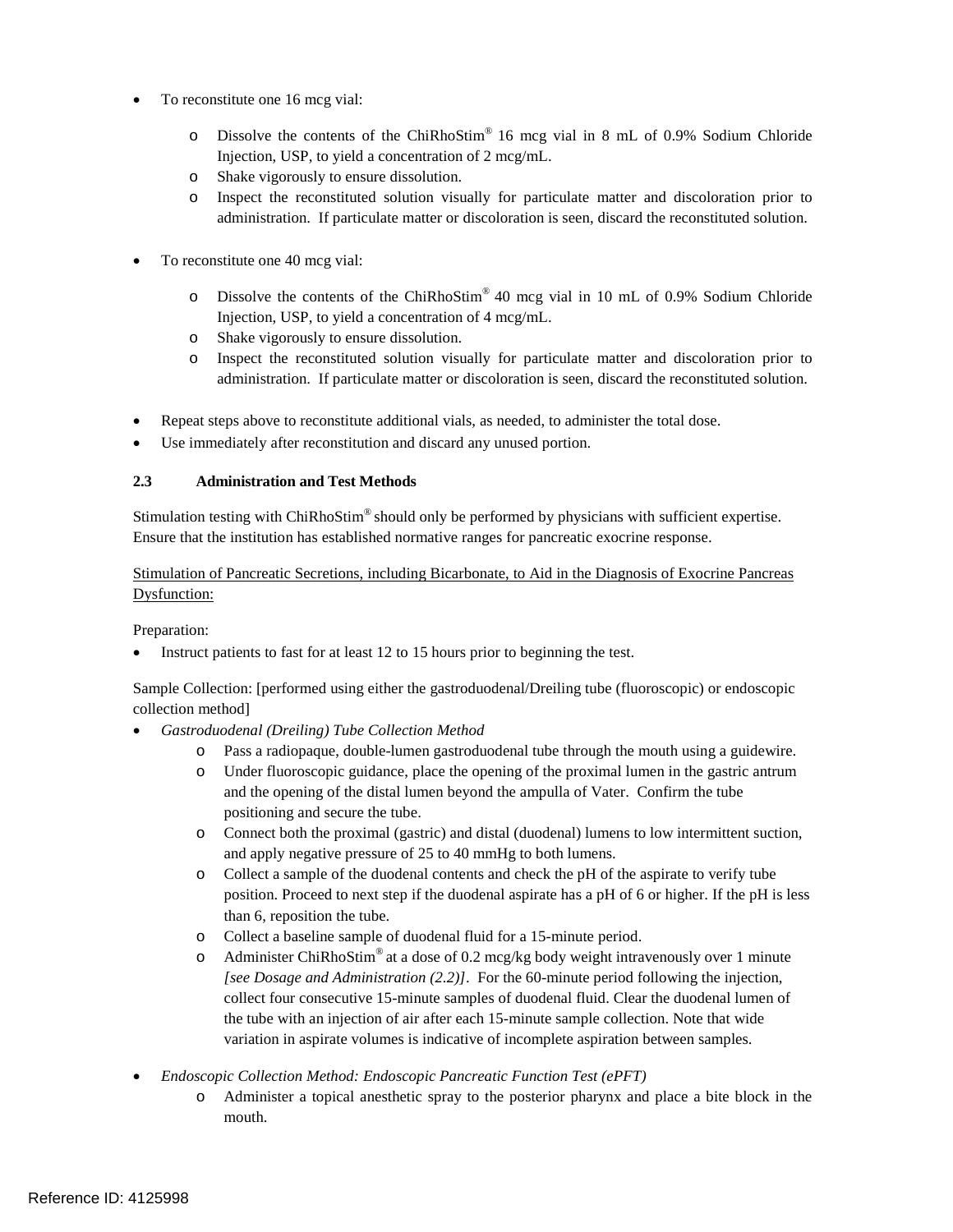- o Perform a standard upper endoscopy by passing the endoscope into the stomach with the patient in the left lateral decubitus position.
- o After gastric insufflation, aspirate all gastric fluid through the endoscope and discard.
- o Pass the endoscope through the pylorus into small intestine and position the tip of the endoscope at the junction of the second and third portion of the duodenum.
- o Aspirate duodenal fluid for several seconds to clear the residual gastric acid from the tube.
- o Collect a baseline aspirate of duodenal fluid (3 to 5 mL) from the post-bulbar duodenum.
- o Administer ChiRhoStim<sup>®</sup> at a dose of 0.2 mcg/kg of body weight intravenously over 1 minute *[see Dosage and Administration (2.2)]*.
- o Starting 15 minutes after administration of ChiRhoStim®, collect 4 timed duodenal fluid aspirates (each 3 to 5 mL) at 15-minute intervals. Keep the patient in the left lateral decubitus position throughout the procedure.

Sample Handling and Interpretation:

- Place fluid specimens on ice for immediate measurement of bicarbonate concentration. If samples will not be analyzed immediately, store fluid at –80°C.
- Peak bicarbonate concentrations of 80 to 130 mEq/L after administration indicate normal pancreatic exocrine function.

#### Stimulation of Gastrin Secretion to Aid in the Diagnosis of Gastrinoma:

Preparation:

Instruct patients to fast for at least 12 hours prior to beginning the test.

Sample Collection:

- Before administering ChiRhoStim®, draw two blood samples for determination of fasting serum gastrin levels (baseline values).
- Administer ChiRhoStim® at a dose of 0.4 mcg/kg of body weight intravenously over 1 minute *[see Dosage and Administration (2.2)]*.
- Collect post-injection blood samples after 1, 2, 5, 10, and 30 minutes for determination of serum gastrin concentrations.

Sample Interpretation:

Gastrinoma is strongly suspected in patients who show an increase in serum gastrin concentration of more than 110 picograms (pg) per mL over baseline levels on any of the post injection samples.

Stimulation of Pancreatic Secretions to Facilitate the Identification of the Ampulla of Vater and Accessory Papilla During Endoscopic Retrograde Cholangiopancreatography (ERCP):

When difficulty is encountered by the endoscopist in identifying the ampulla of Vater or in identifying the accessory papilla in patients with pancreas divisum:

- Administer ChiRhoStim® at a dose of 0.2 mcg/kg of body weight intravenously over 1 minute *[see Dosage and Administration (2.2)]*.
- Visible excretion of pancreatic fluid from the orifices of these papillae will enable their identification and facilitate cannulation.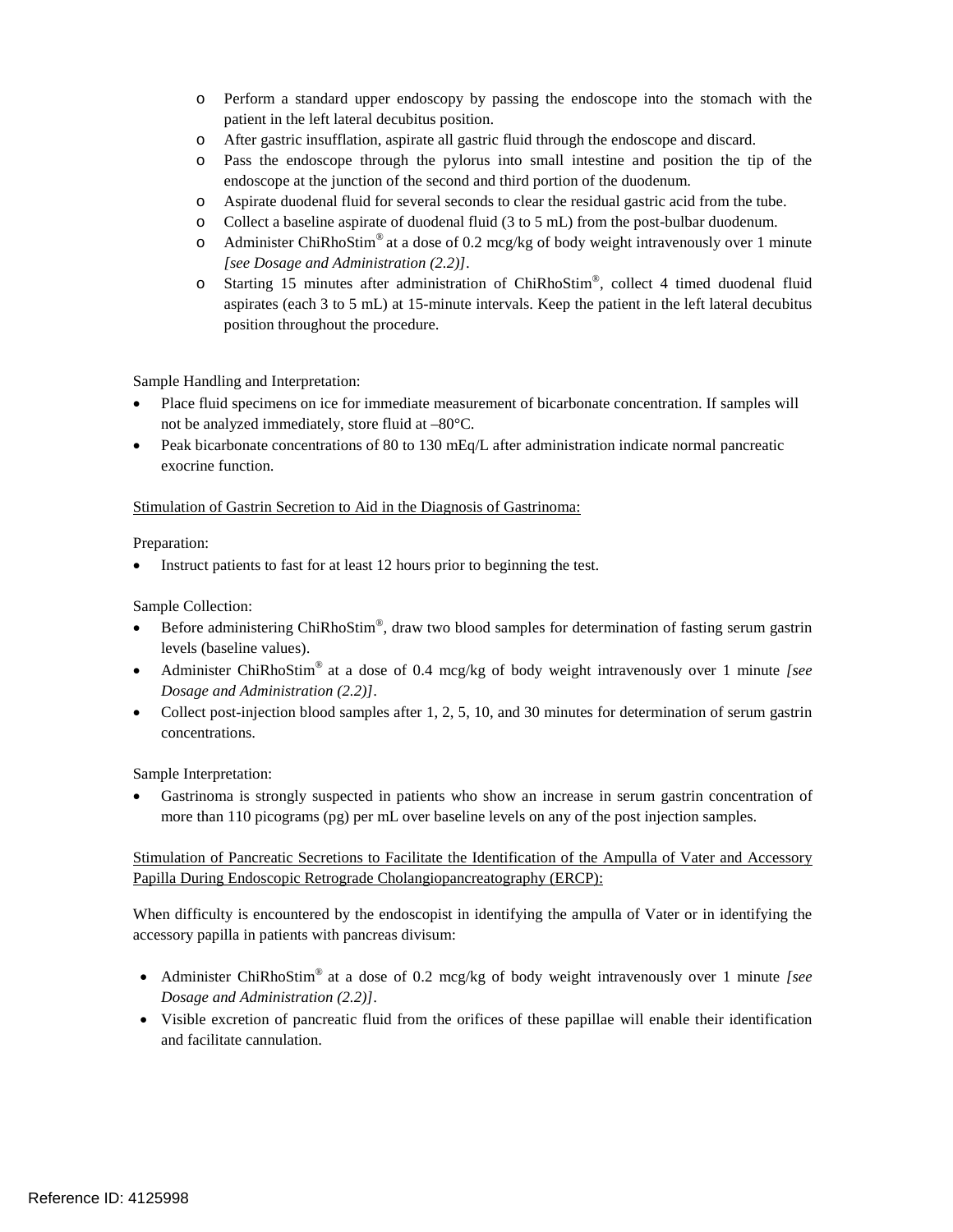# **3 DOSAGE FORMS AND STRENGTHS**

For injection: 16 mcg or 40 mcg of human secretin as a white lyophilized powder in single-dose vial for reconstitution.

# **4 CONTRAINDICATIONS**

None.

# **5 WARNINGS AND PRECAUTIONS**

# **5.1 Hyporesponse to Secretin Stimulation Testing**

Patients who have undergone vagotomy, have inflammatory bowel disease or are receiving anticholinergic drugs at the time of ChiRhoStim<sup>®</sup> stimulation testing, may be hyporesponsive to ChiRhoStim<sup>®</sup> stimulation falsely suggesting pancreatic disease. Discontinue anticholinergic drugs at least 5 half-lives prior to stimulation testing *[see Dosage and Administration (2.1)]*. Consider additional testing and clinical assessments for aid in diagnosis.

# **5.2 Hyperresponse to Secretin Stimulation Testing**

#### Gastrin Secretion

Patients receiving H<sub>2</sub>-receptor antagonists or PPIs at the time of stimulation testing with ChiRhoStim<sup>®</sup> to aid in the diagnosis of gastrinoma may be hyperresponsive to secretin stimulation, falsely suggesting gastrinoma. Discontinue  $H_2$ -receptor antagonists at least 2 days prior to stimulation testing. Consult the prescribing information of each specific PPI before administering ChiRhoStim® *[see Dosage and Administration (2.1)].*

#### Pancreatic Secretions

Patients with alcoholic or other liver disease may be hyperresponsive to stimulation with ChiRhoStim<sup>®</sup>, masking the presence of coexisting pancreatic disease. Consider additional testing and clinical assessments for aid in diagnosis.

# **6 ADVERSE REACTIONS**

# **6.1 Clinical Trials Experience**

Because clinical trials are conducted under varying conditions, adverse reaction rates observed during the clinical trials of a drug cannot always be directly compared to the rates observed during the clinical trials of another drug and may not reflect the adverse reaction rates observed in practice.

The data described below reflect exposure to ChiRhoStim<sup>®</sup> in 531 patients from an open-label clinical trial. The population consisted of patients aged 1 to 91 years, 185 males, 346 females, 480 Caucasians, 31 Blacks, 12 American Indians, 6 Hispanics, and 2 Asians with known or suspected diseases of the exocrine pancreas including chronic pancreatitis and pancreatic cancer. Most patients received a single dose of ChiRhoStim® in a dose range of 0.2 mcg/kg to 0.4 mcg/kg. The most common adverse reactions (reported in at least 2 patients in the trial) are listed in Table 2.

| TABLE 2                                                                |  |  |
|------------------------------------------------------------------------|--|--|
| Adverse Reactions in at Least 2 Patients Treated with a Single-Dose of |  |  |
| ChiRhoStim® in a Clinical Trial                                        |  |  |

| <b>Adverse Reaction</b> | ChiRhoStim®<br><b>Number of Patients</b><br>$N = 531$ |
|-------------------------|-------------------------------------------------------|
| Nausea                  |                                                       |
| Vomiting                |                                                       |
| Flushing                |                                                       |
| Upset stomach           |                                                       |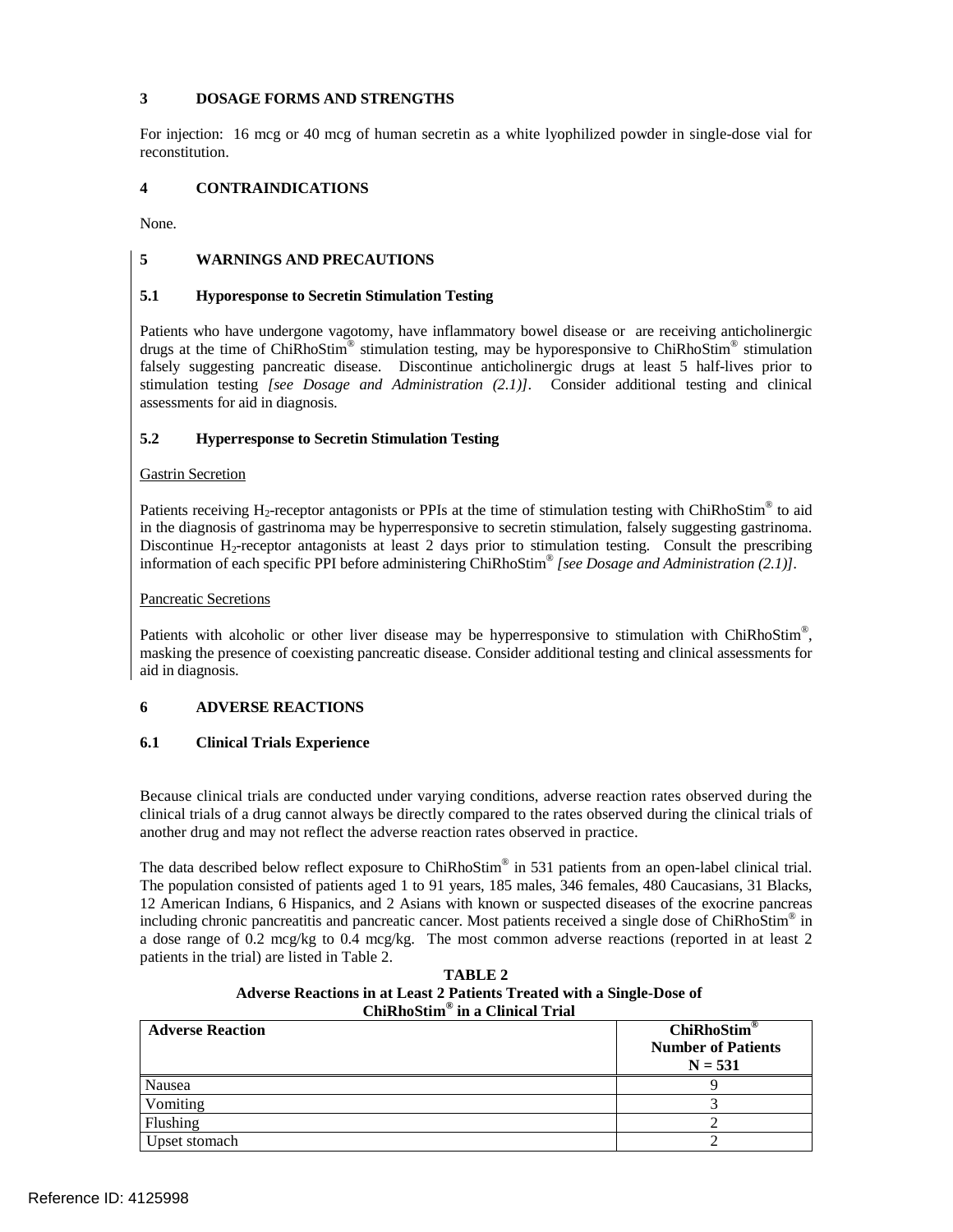# **7 DRUG INTERACTIONS**

# **7.1 Hyporesponse with Anticholinergics**

The concomitant use anticholinergic drugs may cause a hyporesponse to stimulation testing with ChiRhoStim®. Discontinue anticholinergic drugs at least 5 half-lives before administering ChiRhoStim® *[see Dosage and Administration (2.1)]*.

# **7.2 Hyperresponse of Gastrin Secretion with H<sub>2</sub>-Receptor Antagonists and PPIs**

The concomitant use of H<sub>2</sub>-receptor antagonists or PPIs may cause a hyperresponse in gastrin secretion in response to stimulation testing with ChiRhoStim®, falsely suggesting gastrinoma.

Discontinue H<sub>2</sub>-receptor antagonists at least 2 days before administering ChiRhoStim<sup>®</sup> to aid in the diagnosis of gastrinoma.

The time it takes for serum gastrin concentrations to return to baseline following discontinuation of PPIs is specific to the individual drug. Consult the prescribing information of each specific PPI before administering  $ChiRhoStim<sup>®</sup>$  to aid in the diagnosis of gastrinoma.

# **8 USE IN SPECIFIC POPULATIONS**

# **8.1 Pregnancy**

#### Risk Summary

There are no available data (either clinical studies or postmarketing reports) of use of synthetic human secretin in pregnant women. Animal reproduction studies have not been conducted with synthetic human secretin.

The estimated background risk of major birth defects and miscarriage for the indicated populations are unknown. All pregnancies have a background risk of birth defect, loss, or other adverse outcomes. In the U.S. general population, the estimated background risk of major birth defects and miscarriage in clinically recognized pregnancies is 2% to 4% and 15% to 20%, respectively.

# **8.2 Lactation**

#### Risk Summary

There are no data on the presence of synthetic human secretin in human or animal milk, the effects of synthetic human secretin on the breastfed infant, or the effects of synthetic human secretin on milk production. The developmental and health benefits of breastfeeding should be considered along with the mother's clinical need for  $ChiRhoStim^{\circledcirc}$  and any potential adverse effects on the breastfed infant from ChiRhoStim® or from the underlying maternal condition.

# **8.4 Pediatric Use**

The safety and effectiveness of ChiRhoStim<sup>®</sup> in pediatric patients have not been established.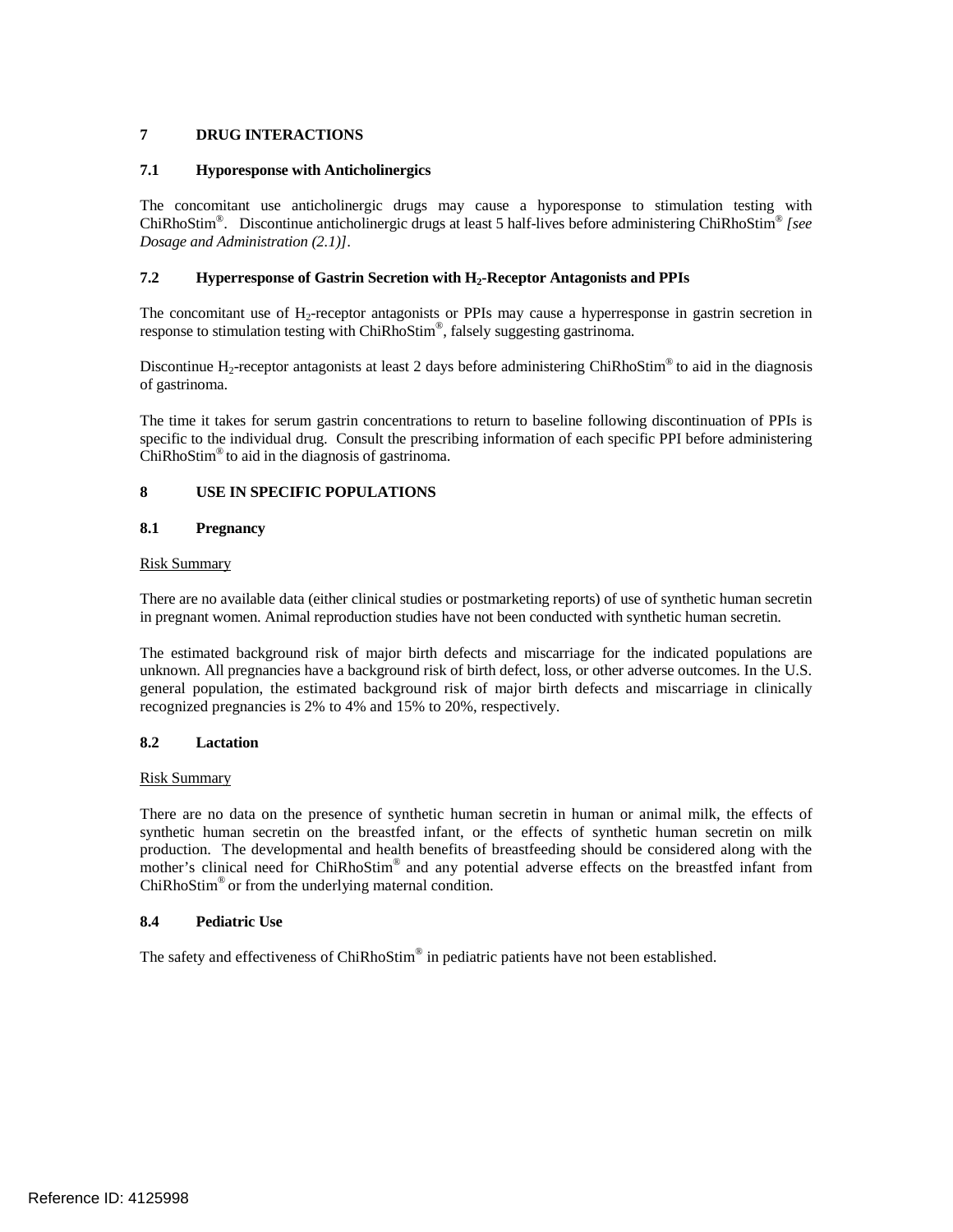# **8.5 Geriatric Use**

Among the 531 patients who have received ChiRhoStim<sup>®</sup> in a clinical trial, 11% were 65 years of age or older and 5% were 75 years of age or older. No overall differences in safety, pharmacologic response, or diagnostic effectiveness were observed between these subjects and younger subjects, and other reported clinical experience has not identified differences in responses between the elderly and the younger patients, but greater sensitivity of some older individuals cannot be ruled out.

# **11 DESCRIPTION**

 $ChiRhoStim<sup>®</sup>$  is a pure sterile, nonpyrogenic, lyophilized white cake powder acetate salt of secretin, a peptide hormone. ChiRhoStim<sup>®</sup> has an amino acid sequence identical to the naturally occurring hormone consisting of 27 amino acids. Synthetic human secretin is chemically defined as follows:

Molecular Weight 3039.44 Empirical Formula:  $C_{130}H_{220}N_{44}O_{39}$ CAS # 108153-74-8

Structural Formula: His-Ser-Asp-Gly-Thr-Phe-Thr-Ser-Glu-Leu-Ser-Arg-Leu-Arg-Glu-Gly-Ala-Arg-Leu-Gln-Arg-Leu-Leu-Gln- $Gly$ -Leu-Val-NH<sub>2</sub>

The standard unit of biological activity for ChiRhoStim<sup>®</sup> is the clinical unit (CU).<sup>(3)</sup> One (1) CU of secretin biological activity is equal to 0.2 micrograms (mcg) of human secretin.

 $ChiRhoStim<sup>®</sup>$  is available in two strengths:

As a 10 mL single-dose vial which contains 16 mcg of purified synthetic human secretin, 1.5 mg of Lcysteine hydrochloride, 20 mg of mannitol, and 9 mg of sodium chloride. When reconstituted in 8 mL of Sodium Chloride Injection USP, each mL of solution contains 2 mcg synthetic human secretin for intravenous use. The pH of the reconstituted solution has a range of 3 to 6.5.

As a 10 mL single-dose vial which contains 40 mcg of purified synthetic human secretin, 3.75 mg of Lcysteine hydrochloride, 50 mg of mannitol, and 22.5 mg of sodium chloride per vial. When reconstituted in 10 mL of Sodium Chloride Injection USP, each mL of solution contains 4 mcg synthetic human secretin for intravenous use. The pH of the reconstituted solution has a range of 3 to 6.5.

# **12 CLINICAL PHARMACOLOGY**

# **12.1 Mechanism of Action**

The primary action of  $ChiRhoStim<sup>®</sup>$  is to stimulate pancreatic ductal cells to secrete pancreas fluid in large volumes that contain bicarbonate.

Secretin is a hormone that is normally released from the duodenum upon exposure of the proximal intestinal lumen to gastric acid, fatty acids and amino acids. Secretin is released from enterochromaffin cells in the intestinal mucosa. Secretin receptors have been identified in the pancreas, stomach, liver, colon and other tissues. When secretin binds to secretin receptors on pancreatic duct cells it opens cystic fibrosis transmembrane conductance regulator (CFTR) channels, leading to secretion of bicarbonate-rich-pancreatic fluid. Secretin may also work through vagal-vagal neural pathways since stimulation of the efferent vagus nerve stimulates bicarbonate secretion and atropine blocks secretin-stimulated pancreatic secretion.

# **12.3 Pharmacokinetics**

The pharmacokinetic profile for synthetic human secretin was evaluated in 12 healthy subjects following a single-dose of human secretin administered as a 0.4 mcg/kg intravenous bolus. The plasma concentrations of human secretin declined to baseline concentrations within 90 to 120 minutes. The elimination half-life of synthetic human secretin is 45 minutes. The clearance of synthetic human secretin is  $580.9 \pm 51.3$  mL/min and the volume of distribution is 2.7 liters.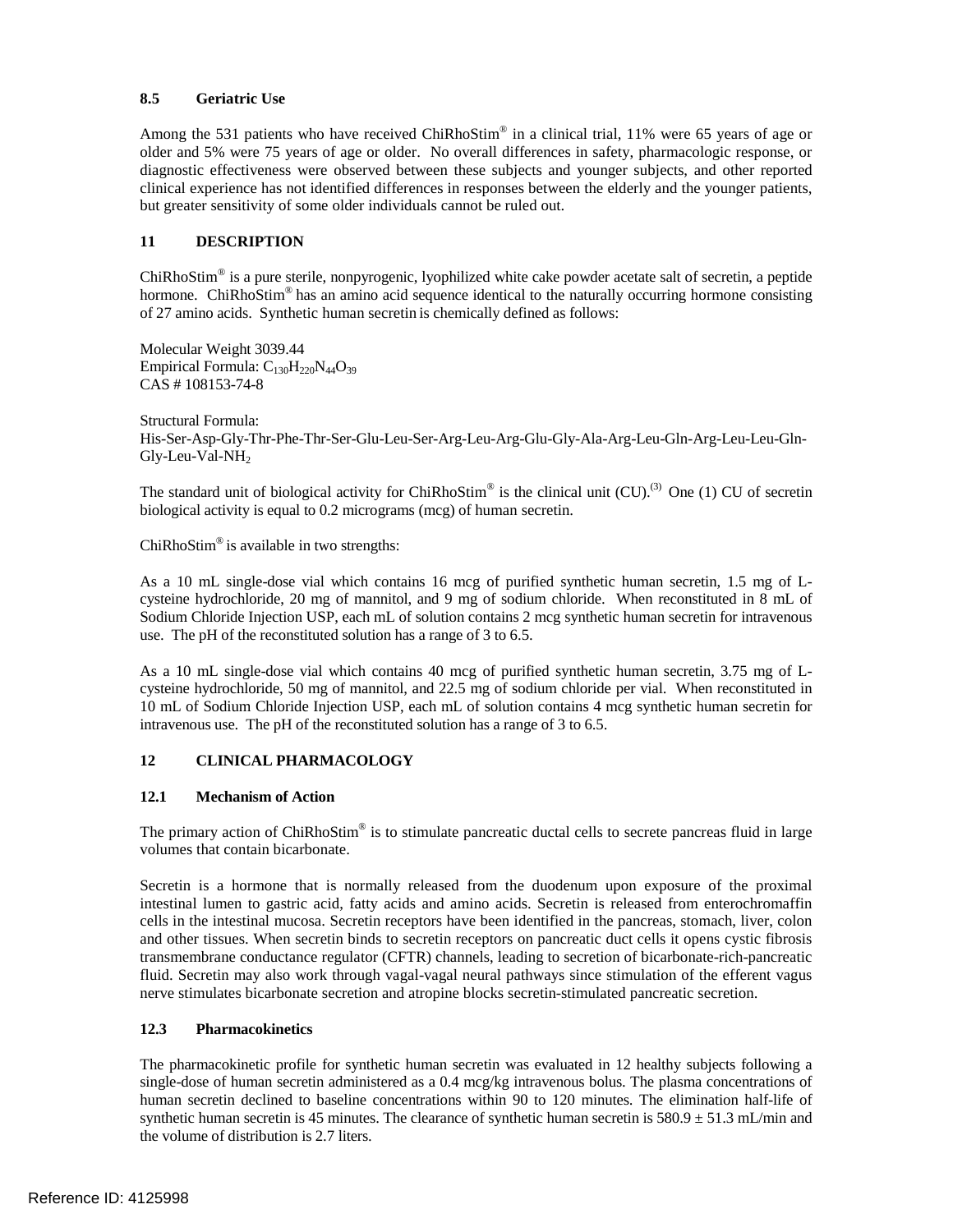#### **14 CLINICAL STUDIES**

#### **14.1 Stimulation of Pancreatic Secretions, Including Bicarbonate to Aid in the Diagnosis of Exocrine Pancreas Dysfunction**

ChiRhoStim® administered intravenously stimulates the exocrine pancreas to secrete pancreatic juice, which can assist in the diagnosis of exocrine pancreas dysfunction. Normal ranges for pancreatic secretory response to intravenous secretin in patients with defined pancreatic disease have been shown to vary. One source of variation is related to the inter-investigator differences in operative technique.

In two studies, a total of 18 patients with a documented history of chronic pancreatitis were given 0.2 mcg/kg synthetic human secretin (sHS), 0.2 mcg/kg synthetic porcine secretin (sPS), and 1 CU/kg (equal to 0.2 mcg/kg for biologically derived secretin (bPS)) in a crossover design. The results appear in Figures 1 and 2. In another study, 35 healthy subjects were given sHS at a dose of 0.2 mcg/kg. The results appear in Figures 1 and 2.



#### **FIGURE 1**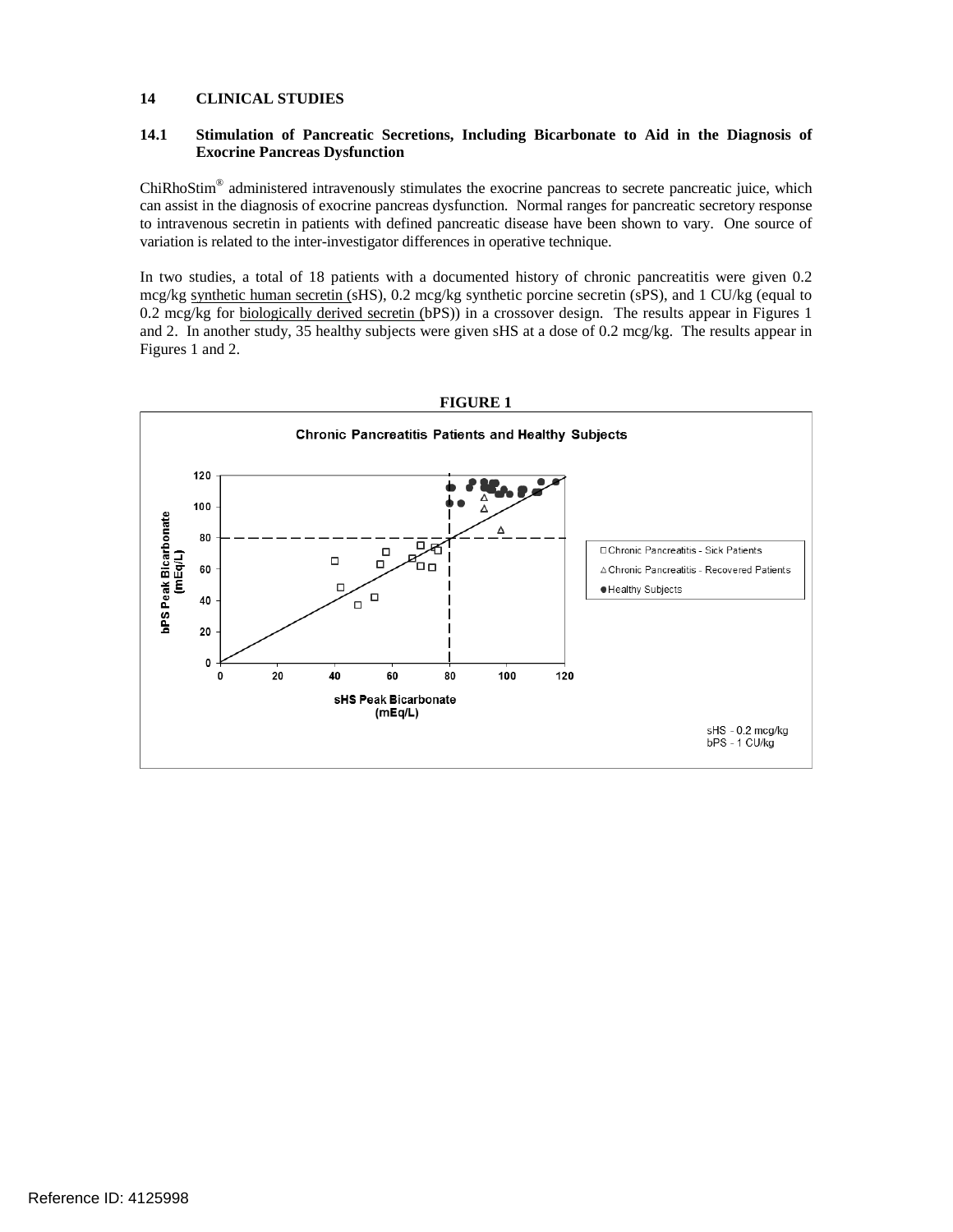# **FIGURE 2**



The values obtained for Figures 1 and 2 were performed by investigators skilled in performing secretin stimulation testing and are to be taken only as guidelines. These results should not be generalized to results of secretin stimulation testing conducted in other laboratories. However, a volume response of less than 2 mL/kg/hr, bicarbonate concentration of less than 80 mEq/L, and a bicarbonate output of less than 0.2 mEq/kg/hr are consistent with impaired pancreatic function.

A physician or institution planning to perform secretin stimulation testing as an aid to the diagnosis of pancreatic disease should begin by assessing enough normal subjects (greater than 5) to develop proficiency in proper techniques and to generate normal response ranges for the commonly assessed parameters for pancreatic exocrine response to ChiRhoStim®.

In three crossover studies evaluating 21 different patients with a documented history of chronic pancreatitis, sHS was compared to sPS and bPS at a dose of 0.2 mcg/kg for each drug. All of the patients treated with these drugs had peak bicarbonate concentrations of less than 80 mEq/L.

Pancreatic secretory response to intravenous synthetic human secretin in 35 healthy subjects demonstrated a mean peak bicarbonate concentration of 100 mEq/L and a mean total volume over one hour of 260.7 mL. All 35 subjects had peak bicarbonate concentrations greater than or equal to 80 mEq/L.

# **14.2 Stimulation of Gastrin Secretion to Aid in the Diagnosis of Gastrinoma**

ChiRhoStim® administered intravenously stimulates gastrin release in patients with gastrinoma (Zollinger-Ellison Syndrome), whereas no or only small changes in serum gastrin concentrations occur in healthy subjects and in patients with duodenal ulcer disease. Discriminant analysis was used to establish secretin stimulation testing as an aid in the diagnosis of gastrinoma. An increase from basal levels of greater than or equal to 110 pg/mL was the optimal point separating positive and negative tests. This gastrin response is the basis for the use of secretin as a provocative test in the evaluation of patients in whom gastrinoma is a diagnostic consideration.

In a three way crossover study, 6 patients with tissue confirmed gastrinoma received synthetic human secretin (ChiRhoStim<sup>®</sup>), synthetic porcine secretin and biologically derived porcine secretin at a dose of 0.4 mcg/kg for each drug. Serum gastrin levels were reported to be greater than 110 pg/mL for all secretin products tested after stimulation. Testing of ChiRhoStim® in 12 healthy subjects demonstrated completely negative results for gastrinoma.

# **14.3 Stimulation of Pancreatic Secretion to Facilitate Identification of the Ampulla of Vater and the Accessory Papilla During Endoscopic Retrograde Cholangiopancreatography (ERCP)**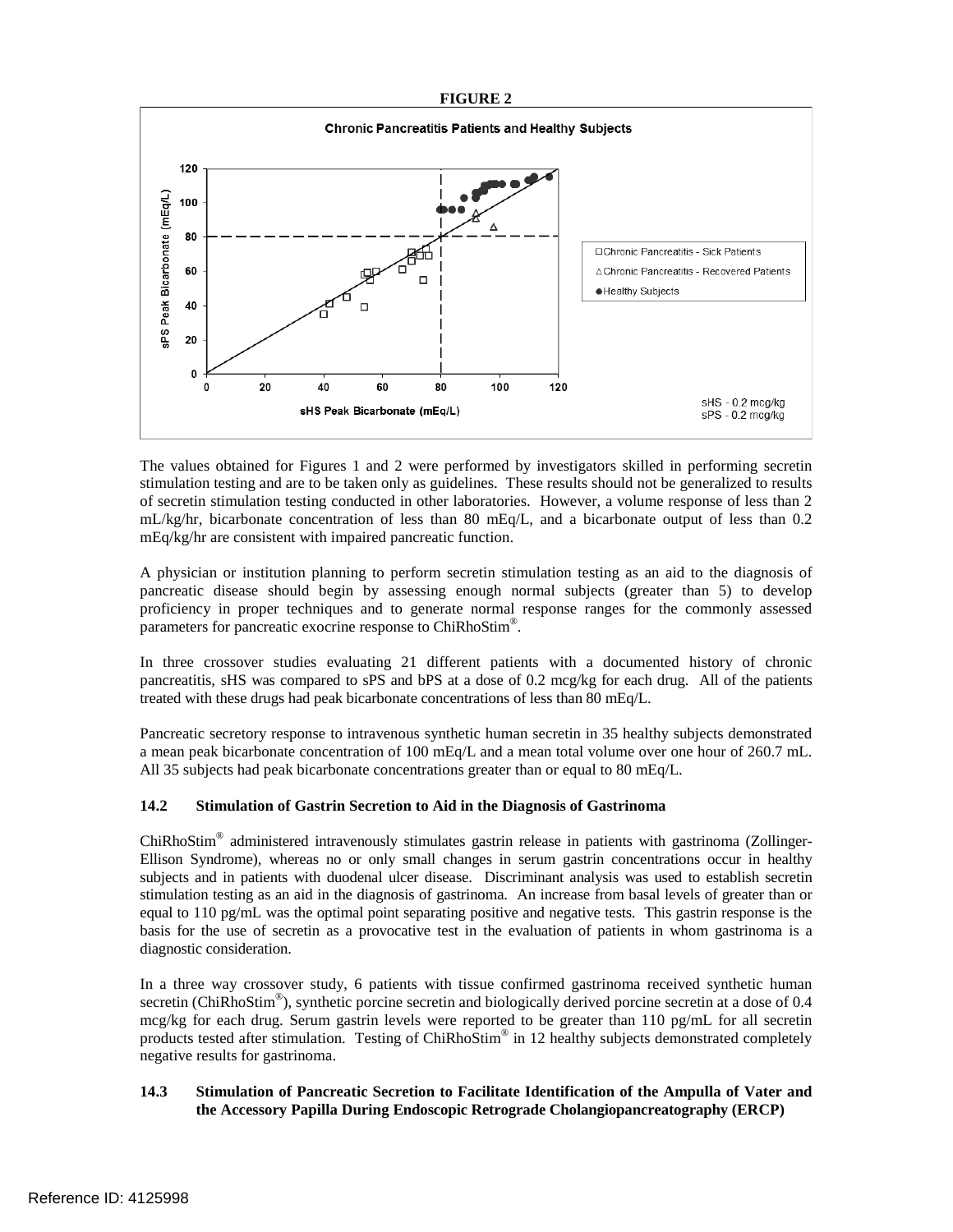In a randomized, placebo controlled crossover study in 24 patients with pancreas divisum undergoing ERCP, ChiRhoStim<sup>®</sup> at a dose of 0.2 mcg/kg resulted in 16 of 24 successful cannulations of the minor duct compared to 2 of 24 for placebo.

#### **15 REFERENCES**

- 1 Gardner TB, Purich ED and Gordon SR. Pancreatic Duct Compliance After Secretin Stimulation. A Novel Endoscopic Ultrasound Diagnostic Tool for Chronic Pancreatitis. Pancreas. 2012 Mar;41(2):290-94.
- 2 Jorpes, E. and Mutt V. On the biological assay of secretin. The reference standard. Acta Physiol Scand. 1966 Mar; 66(3): 316-25.

# **16 HOW SUPPLIED/STORAGE AND HANDLING**

ChiRhoStim® (human secretin), for injection is supplied as a white lyophilized sterile powder in a singledose vial for reconstitution:

NDC # 67066-005-01 16 mcg NDC # 67066-007-01 40 mcg

Store at -20°C (freezer). Protect from light.

### **17 PATIENT COUNSELING INFORMATION**

Advise the patient to tell their healthcare provider all the medications they are taking, including anticholinergic drugs, H2-receptor antagonists or PPIs *[see Warnings and Precautions (5.1, 5.2)].*

Manufactured for: ChiRhoClin, Inc. Burtonsville, MD 20866-6129 005PI507